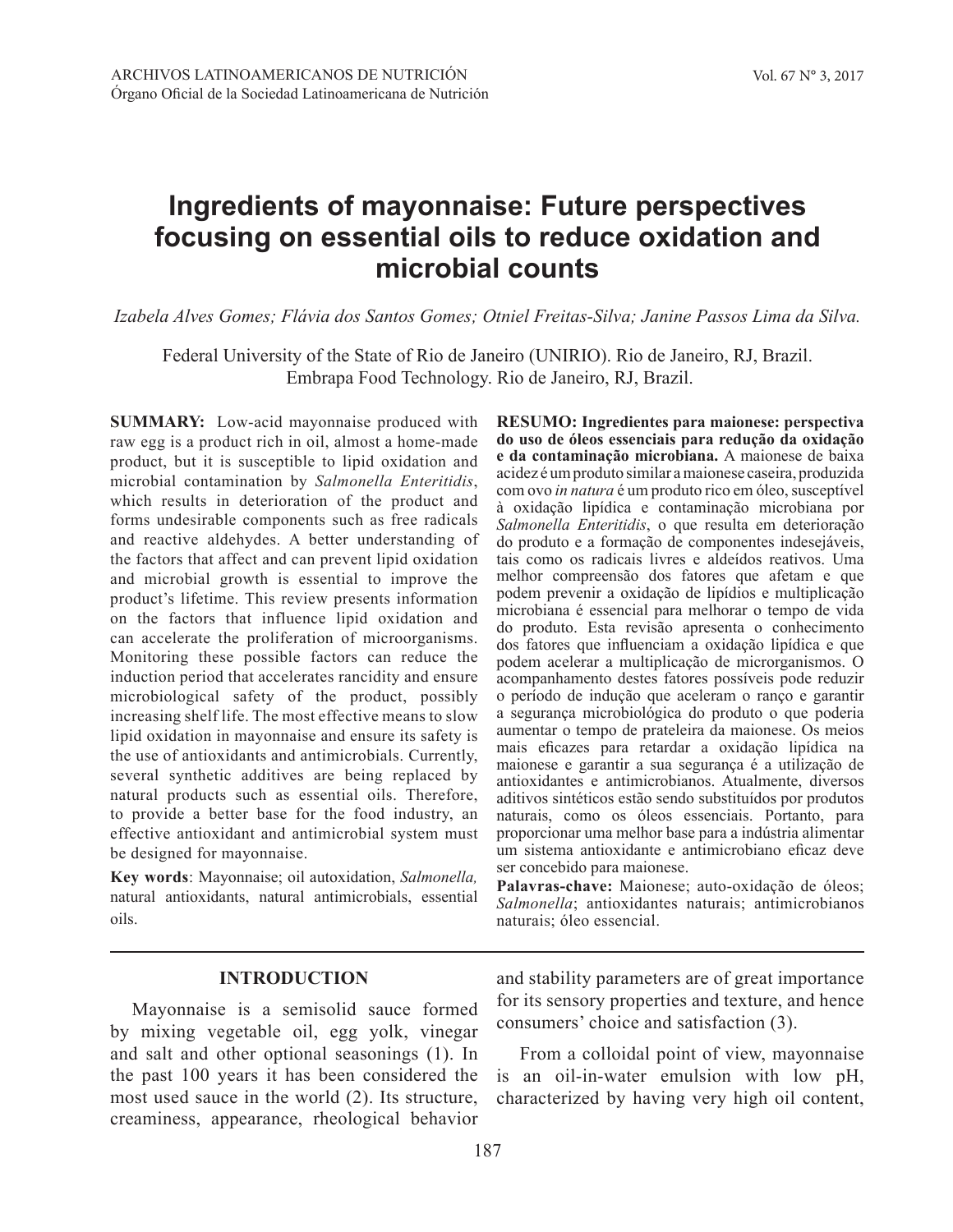ranging from 65 to 85%, depending on the formulation (3).

Because of its acid taste, conventional manufactured mayonnaise has started to be rejected by some consumers and is being replaced by home-made mayonnaise, prepared with raw eggs and generally mixed with boiled potatoes and other vegetables, also known as low-acid mayonnaise (LAM) (4). However, the low acidity, consumption of this mayonnaise can pose a risk of microbial contamination. Nevertheless, many people choose to consume it because of its sensory characteristics (5).

The vegetable oil in the formulation of lowacid mayonnaise has nutritional and economic importance. Its unsaturated and saturated fatty acid composition will determine the oxidative stability of the final product. Soybean oil, for example, is more susceptible to oxidation than many other vegetable oils due to its high linoleic acid content, so the presence of antioxidants is necessary to ensure its oxidative stability (6).

There are several factors that can accelerate the lipid oxidation process of low-acid mayonnaise: the presence of transition metals (even in small amounts), which can accelerate oxidation, reducing the oil induction period and making it more susceptible to oxidation; storage temperature (higher temperatures accelerate the oxidation process); exposure to light, which can cause photolytic self-oxidation; pH; composition (oil concentration); and the use or not of antioxidants (1).

In all segments of the food industry, conservation of food is extremely important and mainly involves controlling the multiplication of microorganisms, which are responsible for the generation of risks to health and food spoilage. Microbial contamination has a significant influence on the quality of food. It can compromise safety due to the presence of pathogenic bacteria as well as conservation status by the multiplication of spoilage bacteria that reduce shelf life (7). Mayonnaise is particularly subject to microbial contamination by *Salmonella* spp.

There have been several reports in the international literature of health problems caused by homemade mayonnaise produced with raw egg (8). The composition of the mayonnaise and the pH are the factors that most influence its microbiological safety. Therefore, the industry has been using additional barriers to ensure the microbiological quality of mayonnaise as well as its stability. However, the additives used as "barriers" are not pleasing to many consumers, who prefer foods without artificial chemicals, generating a strong demand for products with fewer additives as well as natural substitutes (9).

Mayonnaise consumers are increasingly concerned about synthetic or artificial additives, so "healthier" versions have been developed (10). Butyl hydroxyanisole (BHA) and butylated hydroxytoluene (BHT), are the most commonly used synthetic antioxidants, and show high efficacy, but their use in food has been partially restricted due to their adverse effect on the enzymes in human organs. Accordingly, there is currently great interest throughout the world in finding new antimicrobials and antioxidants from natural sources (11). The main alternatives that have been studied include plant extracts (12). Since the middle ages, essential oils have been widely used in medicinal and cosmetic applications due to their bactericidal, virucidal, fungicidal and insecticidal activities. With the growing preference of consumers for "natural" products, interest in these oils in the pharmaceutical, agricultural and food sectors is growing (13).

Essential oils (EO) are liquid mixtures of volatile compounds derived from aromatic plants, usually by steam distillation. They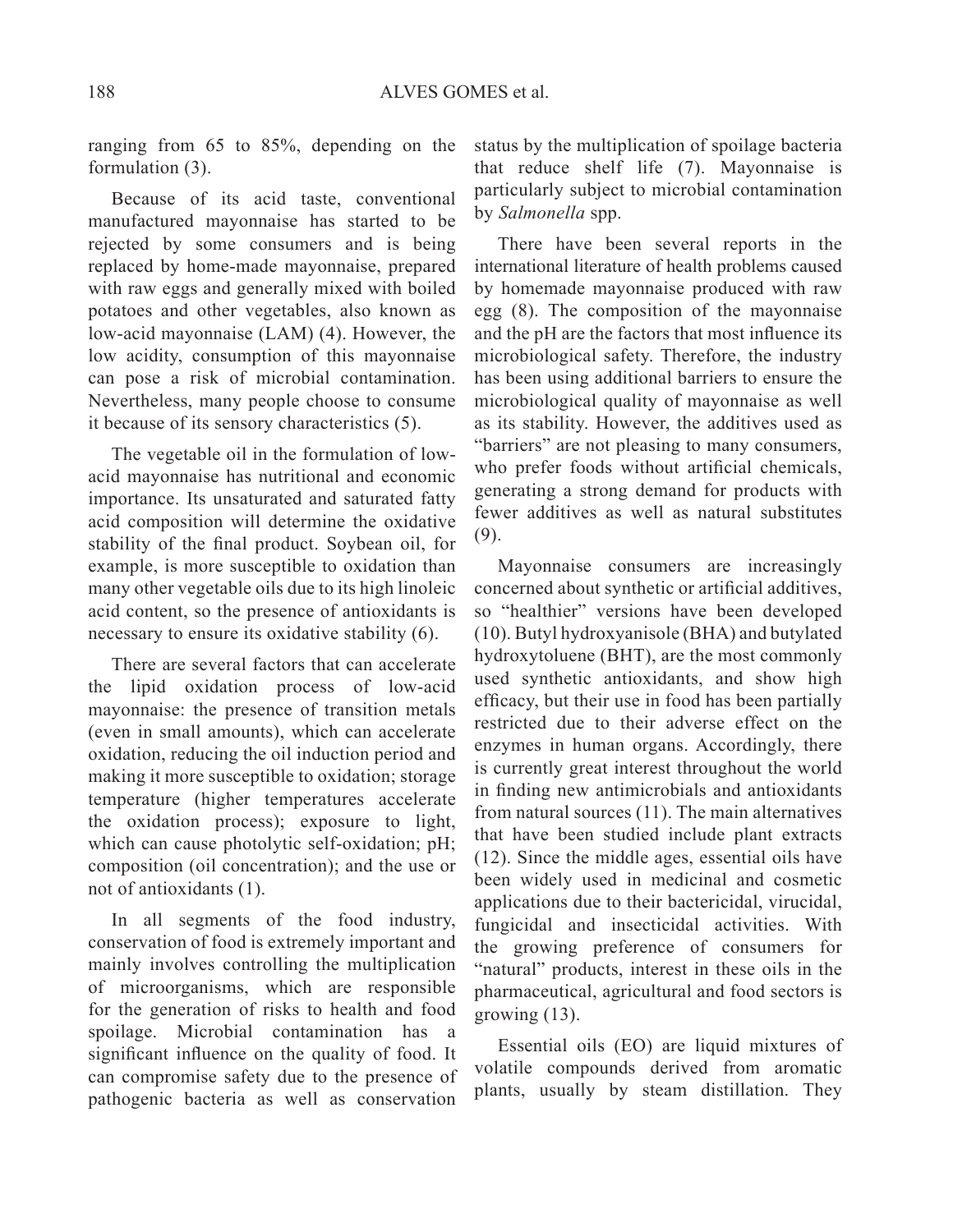constitute what is called the "essence" of plants and usually have pleasant fragrances. Essential oils have been used for millennia because of their perceived health benefits and beneficial cosmetic effects, well documented in ancient literature. Some of the beneficial properties described are antiseptic, antioxidant, antimicrobial and anti-inflammatory (14).

Essential oils are complex mixtures of individual compounds. Each of these compounds contributes to the beneficial and adverse effects of these oils. Therefore, knowledge of the essential oil composition allows better applications (15).

Regarding antimicrobial and antioxidant properties, several studies have been performed using different bacteria and fungi. The chemical activity is caused by the presence of terpenes and their oxygenated compounds. Each compound contributes to the biological activity of the essential oil (16). The antimicrobial activity of phenolic compounds present in essential oils increases with acid pH, which makes it essential to find oils suitable for use in low-acid mayonnaise (17,18).

Thus, it is relevant to investigate the possibility of replacing synthetic antioxidants and antimicrobials with essential oils in formulating mayonnaise.

This article focuses on knowledge of the physico-chemical parameters of low-acid mayonnaise, showing the influence of these parameters on the start of lipid oxidation, and the effect of essential oils on lipid oxidation and microbial growth, as well as the causes of deterioration if low-acid mayonnaise, by means of a review of the literature in the SciELO and ScienceDirect databases.

## **LIPID OXIDATION**

Oxidation of unsaturated fatty acids has been the main focus of research into the instability

of emulsions. Like all high-fat foods, low-acid mayonnaise is susceptible to deterioration due to self-oxidation of unsaturated fats in the oil (1).

Lipid oxidation is responsible for the development of unpleasant tastes and odors, making improper for consumption. It also causes other changes that affect not only the nutritional quality due to degradation of fat-soluble vitamins and essential fatty acids, but also integrity and food safety, through the formation of potentially toxic polymeric compounds (18).

Autoxidation is the main mechanism of oxidation of oils and fats. There is a sequence of interrelated reactions to explain the autoxidation process of lipids (19). This autoxidation is associated with the reaction of oxygen with unsaturated fatty acids and occurs in three stages: initiation, propagation and termination. During initiation, the formation of free radicals of fatty acid occurs due to the withdrawal of an allyl carbon hydrogen in the fatty acid molecule in favorable conditions of light and heat. In propagation, free radicals, which are readily susceptible to atmospheric oxygen attack, are converted into other radicals, producing the primary oxidation products (peroxides and hydroperoxides), whose structure depends on the nature of the fatty acids present. The free radicals formed act as reaction propagators, resulting in an autocatalytic process. At the end, the two radicals combine with the formation of stable products (secondary oxidation products) obtained by scission and rearrangement of peroxides (volatile and non-volatile epoxides) (18).

This lowers the nutritional value of food products as well as changes the color, texture and other sensory and physiological properties. The resulting lipid peroxidation from the reaction between the unsaturated fatty acids and molecular oxygen is a serious problem for the oil and fat industry. It not only deteriorates the quality of fatty foods and fatty acids, causing chemical damage, but also produces free and reactive oxygen radicals that are associated with carcinogenesis, mutagenesis, inflammation,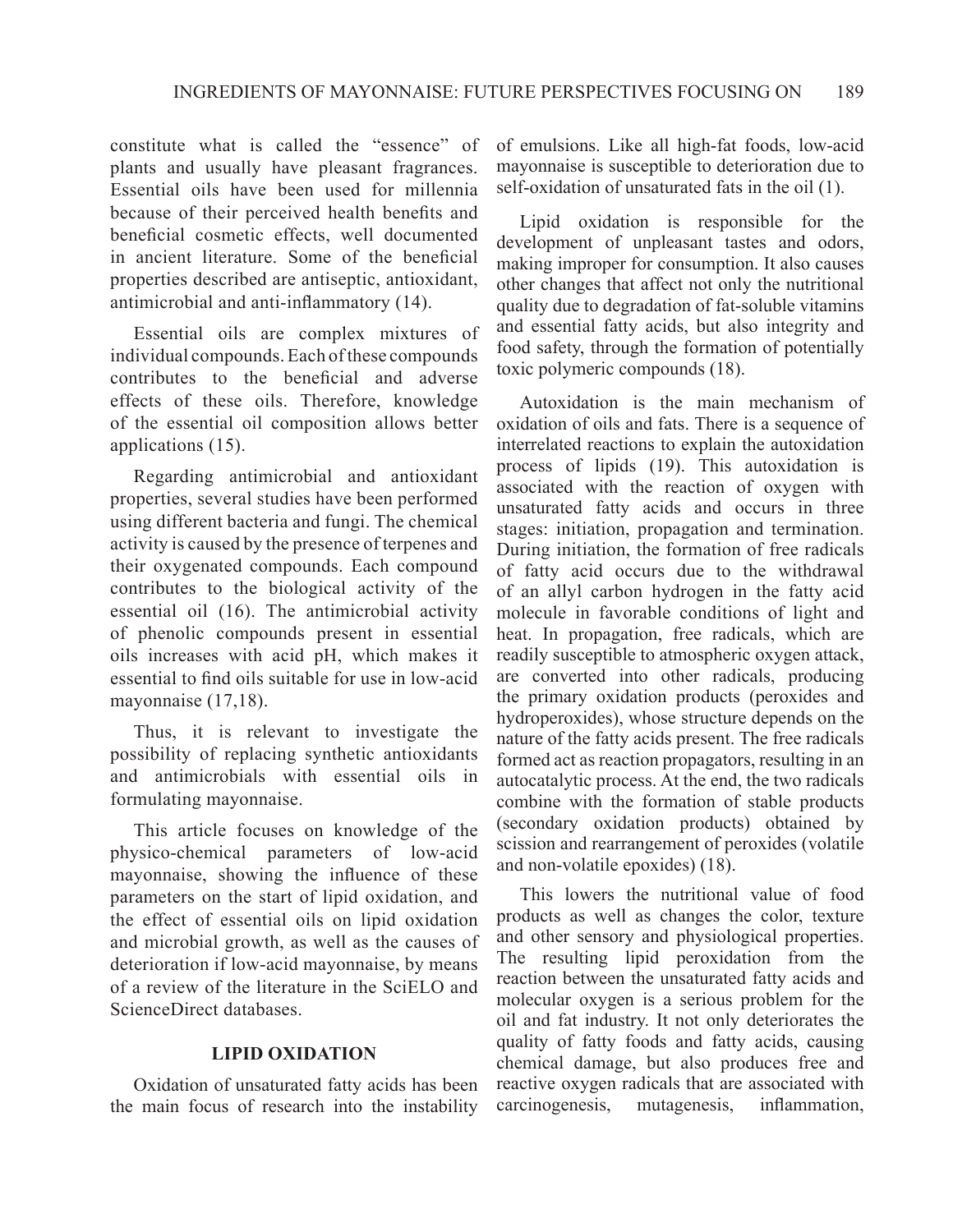aging and cardiovascular disease. Because of this, TABLA 1. Mayonnaise composition consumers do not accept oxidized foods, causing losses to food producers (20).

For the purpose of inhibiting or retarding lipid oxidation of oils, fats and fatty foods, chemical compounds known as antioxidants are employed. However, although hundreds of compounds have been proposed to inhibit oxidative deterioration of oxidizable substances, only some can be used in products for human consumption (18).

## **FACTORS THAT INFLUENCE LIPID OXIDATION AND MICROBIAL GROWTH**

#### **Mayonnaise composition**

Since 1756, various mayonnaise formulations have been described. Although the basic ingredients have always been the same, many other lesser ingredients can be used (2).

Mayonnaise can be divided according to the function of its components into three phases: oil phase, spice phase and egg yolk phase. The oil phase comprises the vegetable oil used in mayonnaise preparation. Among the most common oils used to make mayonnaise are soybean oil and sunflower oil. The spice phase consists of various seasonings, together with water-soluble food additives and water. The egg yolk phase acts as the emulsifier (21). Table 1 summarizes the various mayonnaise compositions found in the literature. The preparation is carried out with the mixture of egg, vinegar and then all other ingredients except the oil in a mixer or blender until they are homogeneous. Then the oil is gradually added until the sauce begins to thicken (22). Some formulations include ingredients such as mustard, pepper and corn starch. Brazilian law allows other ingredients to be added, provided there is no adulteration of the product (23). U.S. law (21 CFR §169,140) allows the use of spices and monosodium glutamate as long as mayonnaise color is not modified (24).

The use of vinegar in mayonnaise preparation is recommended since, in the pH range observed in this food, acetic acid presents a greater

| Ingredients              | (% )           | Quantity References |
|--------------------------|----------------|---------------------|
| Water                    | 44             |                     |
| Soy oil                  | 20             |                     |
| Dried egg                | 9              |                     |
| Vinegar                  | 9              | 21                  |
| Corn starch              | 9              |                     |
| Sugar                    | $\overline{4}$ |                     |
| Salt                     | $\overline{3}$ |                     |
| Modified corn starch     | $\overline{2}$ |                     |
| Corn oil                 | 70             |                     |
| Whole egg                | 19.1           |                     |
| Salt                     | 1.0            |                     |
| Sugar                    | 0.6            | 22                  |
| Lemon juice              | 1.6            |                     |
| Vinegar                  | 5.6            |                     |
| Mustard                  | 1.8            |                     |
| White pepper             | 0.3            |                     |
| Salt                     | $\overline{2}$ |                     |
| Sugar                    | $\mathbf{1}$   |                     |
| Mustard                  | $\mathbf{1}$   | 25                  |
| Potassium sorbate        | 0.1            |                     |
| Sodium benzoate          | 0.1            |                     |
| Lemon juice              | 0.1            |                     |
| Soy oil                  | 76             |                     |
| Egg yolk                 | 7.7            |                     |
| NaCl solution (10%)      | 3.95           | 26                  |
| EDTA solution 1%         | 0.54           |                     |
| Vinegar 4% (acetic acid) | 10.9           |                     |

number of molecules than coupled citric acid. Furthermore, the addition is suggested of mustard in a concentration from 0.30 to 1.50%, along with garlic, due to the antimicrobial effect of the allyl isothiocyanate and allicin present in these spices, respectively. Vegetables such as carrots can also be added, resulting in absorption of acetic acid by the plant and, consequently, reduced bactericidal effect (27).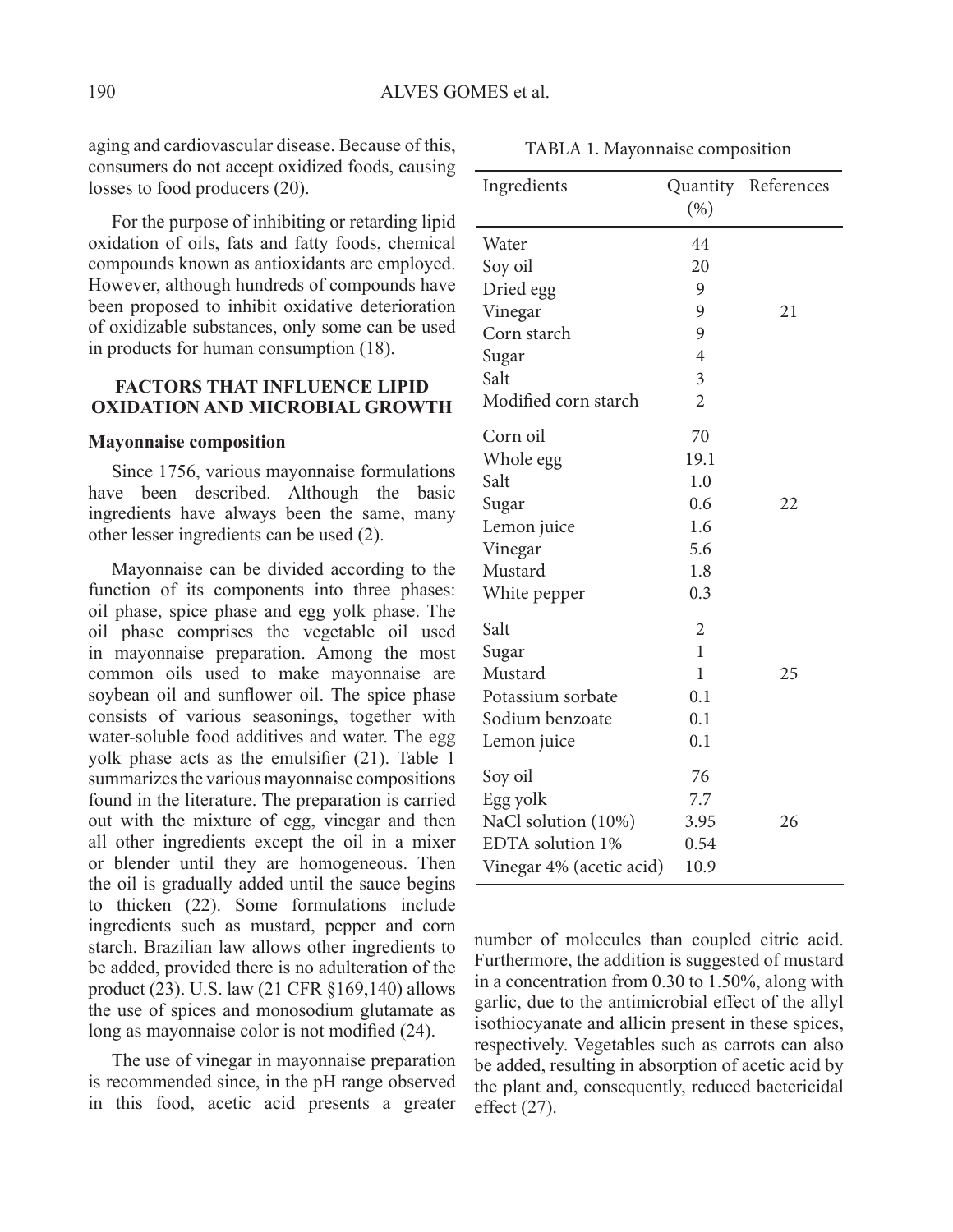Egg yolk is the most problematic ingredient of mayonnaise formulation, since eggs and egg-based products are often associated with outbreaks of food poisoning by *Salmonella*. The foods most often involved are mayonnaise, ice cream and other cold desserts that are prepared and consumed after addition of raw egg (28).

The yolks have a more favorable environment for bacteria than the whites due to pH and lipid content. Fresh egg yolk has pH values around 6.0, varying very little even in prolonged storage conditions. The physical and chemical changes in the viscosity of the white and permeability of the vitelline membrane is exacerbated by aging. Increased permeability allows *Salmonella* to reach the yolk. The penetration through the yolk vitelline membrane in experimentally infected eggs can occur after 24 hours at 25 °C. Once in the yolk, *Salmonella* can multiply at temperatures between 10 to 25 °C, and the number of bacteria increases rapidly at  $25 \degree C$  (27).

Vertical transmission and horizontal transmission are possible routes by which *Salmonella* spp. can contaminate intact eggs. Several authors have reported that in birds, the serotype enteritidis can be transmitted vertically. Contamination of eggs by vertical transmission occurs when *Salmonella Enteritidis* bacteria enter the eggshell during or after oviposition, and contaminate the internal contents (27). It is difficult to completely avoid contact between the egg shell and chicken feces. The extent of fecal contamination of the shell determines the contamination level. Externally contaminated eggs have a risk of internal contamination through horizontal transmission and can cause crosscontamination of other foods in the kitchen (28).

Vinegar is one of the ingredients most often used to form an antimicrobial barrier. It is the most common acid used in the preservation of mayonnaise because it has antiseptic value and also helps prevent deterioration and rancidity (21). Vinegar is usually added together with other acids such as lactic acid to keep the pH of the mayonnaise low (between 3.3 and 3.8). The use of other acids avoids an overly strong acid taste caused by vinegar (29).

Salt improves the taste of the mayonnaise and acts as a preservative. Because salt is dissolved only in the aqueous phase, which is much smaller than the oil phase, it ends up having high concentration, and thus hinders microbial growth (30).

#### **Water activity (Aw)**

One of the main components of most foods is water. Water activity (Aw) is a parameter that measures the amount of free water in the food, being defined as the ratio between the partial water vapor pressure contained in the solution or in the food and the standard-state partial vapor pressure of water at a given temperature (31). Just like water activity, the moisture content of a food is very important because it is related to its stability, quality and composition, and can be affected during storage (32). Foods with excessive moisture or water activity near 1 are subject to rapid deterioration. This is the case of low-acid mayonnaise, which has water activity  $\approx$  0.97, where the emulsion formed is not sufficient to ensure low water activity, making this an essential parameter to determine the survival and growth of pathogens. Control of water activity is one of the oldest techniques of food preservation (33).

The temperature x Aw binomial is also extremely important to control microbial growth, since the exposure of *S. Enteritidis* to water activity of 0.95 at 21 °C increases the thermal resistance of this bacterium (27).

## **Hydrogen potential (pH) and acidity**

The pH of low-acid mayonnaise varies from 3.6 to 4.0. The best viscoelasticity and stability are observed when the pH is near the isoelectric point of the egg yolk (34). Monitoring pH is essential to ensure the quality of mayonnaise, since a decrease in pH can have pro-oxidant effect,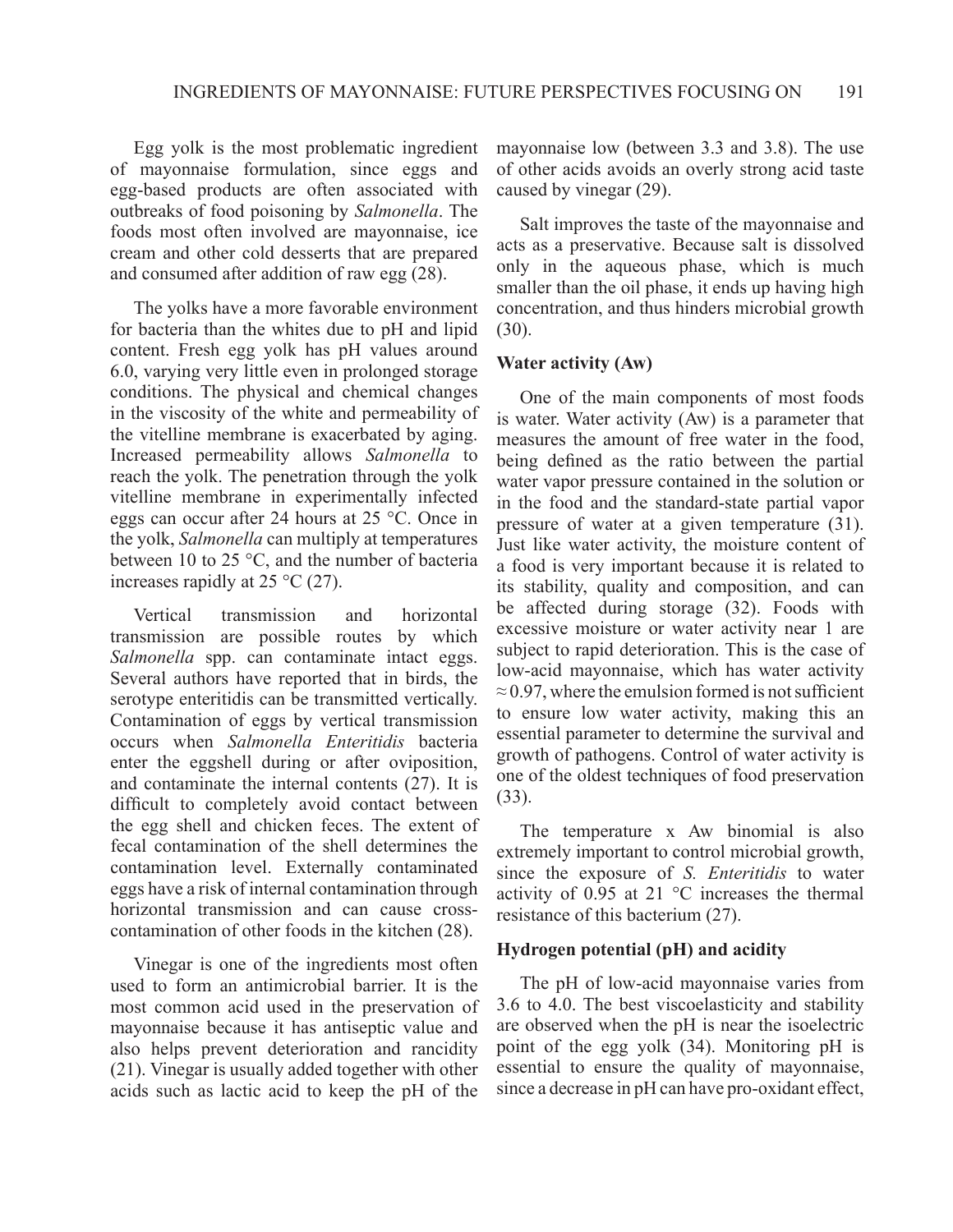breaking the existing bonds between the proteins of the egg yolk and iron. Subsequently, the iron becomes more accessible to oxidation. Also, the distribution of secondary oxidation products is pH-dependent (35). Low-acid mayonnaise, despite a better taste, degrades quickly at low pH (21). The main risk of low pH is multiplication of *Salmonella*, since the yolk is a natural culture medium, facilitating survival of the pathogen.

In the refining process, the acidity of vegetable oils is reduced as a quality control measure. With the occurrence of the non-enzymatic oxidation, oil acidity increases. The decrease in mayonnaise pH (increased acidity) during storage can be attributed mainly to the activity of microorganisms that are tolerant to acids, such as the lactic acid bacteria that are present in the aqueous phase in mayonnaise. In addition, these increases can be also be caused by the activity of hydrolytic and oxidative enzymes present in eggs (2).

#### **ESSENCIAL OILS**

#### **Antioxidant activity of essential oils**

Spices and herbs are excellent sources of antioxidants and have a long history of use. More than 5,000 years ago, the ancient Egyptians used spices and herbs (cumin, cinnamon and onions, among others) in their food, for medicinal purposes and for mummification. Several studies have shown that spices and herbs such as rosemary, sage and oregano, with their high content of phenolic compounds, serve as strong antioxidants (36).

Antioxidants are compounds that inhibit or delay the onset of oxidation and can be classified as natural or synthetic. Due to their components, spices and herbs are excellent sources of antioxidants for food preservation (36).

Due to market requirements, the use of synthetic antioxidants is being replaced more and more by natural antioxidants from plant sources. Many sources of antioxidants of vegetable origin have been studied in recent years, and numerous types of plants have been identified with various antioxidant activities (37).

It has been clearly demonstrated that plantderived phenolic compounds have antioxidant properties. Research has demonstrated the strong phenolic character of essential oils from oregano (*Origanum vulgare*), thyme (*Thymus vulgaris L*.), wild thyme (*Thymus serpyllum L*.), rosemary (*Rosmarinus officinalis*), sage (*Salvia officinalis*), nutmeg (*Myristica fragrans*), cinnamon (*Cinnamomum verum*), clove (*Syzygium aromaticum*), allspice (*Pimenta dioica*), ginger (*Zingiber officinale*), turmeric (*Curcuma longa*) and paprika (*Capsicum annuum*) (10,37).

Even essential oils with low antioxidant activity can serve as intermediates in forming other compounds with antioxidant activity, such as linalool, which can be obtained from the essential oil of ho-sho. Linalool can be employed as an intermediate in synthesis of vitamin E, which has high antioxidant activity (38).

The antioxidant mechanism of phenolic compounds in lipids has not yet been fully explained (37).

Rosmarinic acid, caffeic acid, coumaric acid, quercetin, thymol and carvacrol are some of the compounds responsible for antioxidant activity of various essential oils (19). Laguori and Boskou (39) concluded that inhibition of oxidation of essential oils of oregano species is highly dependent on carvacrol and thymol content.

Table 2 presents some studies of antioxidant activity in the DPPH test, showing the IC50 (which is the concentration of essential oil required to reach 50% antioxidant activity) of some plants of interest. The larger the IC50, the lower the antioxidant activity of the oil is. In the DPPH test, the essential oil's ability to act as a donor of hydrogen atoms or electrons in the transformation of DPPH in the reduced form of DPPH - H (diphenyl picryl hydrazine) is measured spectrophotometrically. The DPPH is a free radical stable at room temperature, producing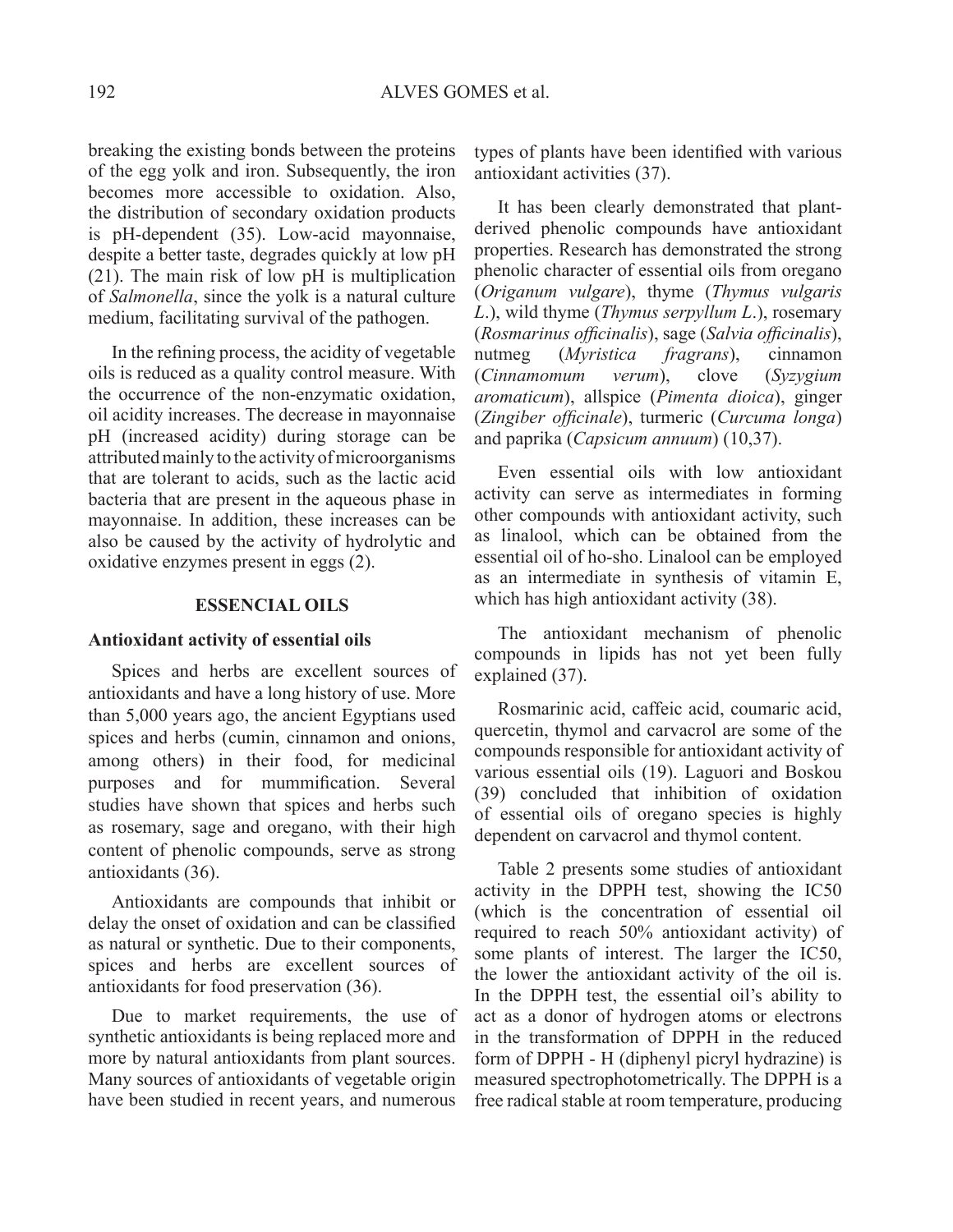| Common name<br>of the essential oil | Scientific name<br>of the plant source | $IC_{50} \mu g.mL-1$ | References |
|-------------------------------------|----------------------------------------|----------------------|------------|
| Garlic                              | Allium sativum. L.                     | 88.14                | 36         |
| Araticum                            | Annona crassiflora Mart                | 49.18                | 40         |
| Cagaita                             | Eugenia dysenterica DC.                | 14.15                | 40         |
| Lemon balm                          | Melissa officinalis L.                 | 7.58                 | 41         |
| Guava                               | Psidium guajava L.                     | 33.57                | 42         |
| Guaco                               | Mikania glomerata Spreng.              | 1283.88              | 42         |
| <b>Basil</b>                        | Ocimum basilicum L.                    | 0.39                 | 43         |
| Oregano                             | Origanum vulgare L.                    | 0.17                 | 36,43      |
| Capsicum                            | Capsicum annuum L.                     | 906.08               | 42         |
| Thyme                               | <i>Thymus vulgaris</i> L.              | 0.19                 | 43         |

Table 2. Main essential oils with antioxidant activity properties

a violet solution in ethanol. In the presence of antioxidant compounds, the DPPH is reduced, producing a clear ethanol solution.

Table 3 summarizes the antioxidant compounds isolated from herbs and spices and their mode of action to inhibit or delay the oxidation of fats and oils in foods. Some antioxidants derived from spices and herbs react with the free radicals created during the early autoxidation stage. Others form complexes with metal ions (36).

## **Antimicrobial activity of essential oils**

The antimicrobial effects of essential oils

have been investigated against a wide range of microorganisms over the years, but the mechanism of action is still not completely understood (44). Essential oils typically contain many bioactive molecules and can consist of up to 45 different compounds. This structural diversity allows the presence of different modes of action that are responsible for acting in different cellular targets. Essential oils have various modes of action that can result in cell death, including cell wall disorders of bacteria by forming pores that result in increased permeability of the membrane and allow the release of cell components, reduction of intracellular pH and changes in the intracellular

| Spice/herb   | Scientific name         | Mode of action                                                        |
|--------------|-------------------------|-----------------------------------------------------------------------|
| Rosemary     | Rosemarinus officinalis | Scavenge superoxide radicals, lipid<br>antioxidant and metal chelator |
| Clove        | Eugenia caryophyllata   |                                                                       |
| Cumin        | Cumimum cymimum         | Free radical scavenger, metal chelator                                |
| Sage         | Salvia officinalis L.   |                                                                       |
| Oregano      | Origanum vulgaris       |                                                                       |
| Thyme        | Thymus vulgaris L.      | Free radical scavenger                                                |
| Ginger       | Zingiber officinale     |                                                                       |
| Turmeric     | Curcuma domestica L.    |                                                                       |
| Black pepper | Piper nigrum L.         |                                                                       |
| Chili pepper | Capsicum frutescens L.  |                                                                       |

Table 3. Antioxidants isolated from herbs and spices (36)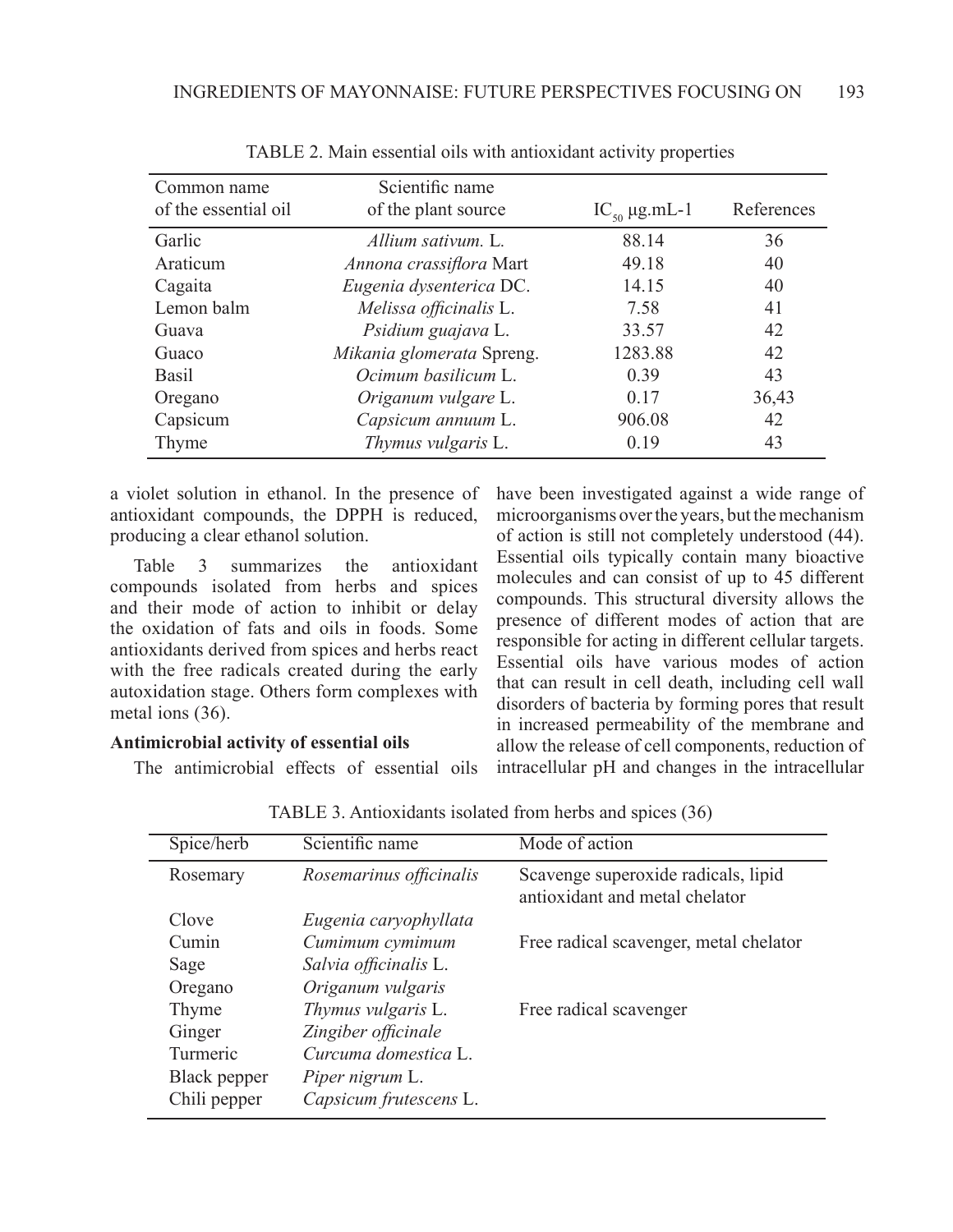concentration of adenosine triphosphate (ATP) (7, 44). The presence of oxygenated monoterpenes, monoterpene hydrocarbons and aldehyde essential oils has the ability to inhibit the process of breathing and movement of ions and consequently leads to destruction of the bacterial cell (45).

The antimicrobial activity of an essential oil is due to the interaction effect between the major and minor compounds of the oil (15). Therefore, one of the most important factors in the study of their applicability is the chemical composition, which can vary within the same plant due to biological factors (genetics, nutrition and development stage) and edaphoclimatic factors (local climate and soil type) (46).

Antimicrobial agents such as essential oils and most antibiotics have hydrophobic character and can easily penetrate Gram-positive bacteria cell walls because this type of bacterium is rich in mucopolysaccharides and protein and low in phospholipids (15,38). The lipopolysaccharides (LPS) present on the surface of the outer membrane of Gram-negative bacteria have a repellent effect on the hydrophobic components of EO, hindering its entry through the cell wall. However, in a study by Dorman and Deans (47), carvacrol and thymol were able to cause disintegration of the outer membrane of Gram-negative bacteria, releasing lipopolysaccharides (LPS) and increasing the permeability of the cytoplasmic membrane to ATP (48).

The presence of divalent ions such as  $Mg^{2+}$ in LPS will increase the crosslink between molecules, thereby reducing the pore size and further limiting the passage of bioactive compounds (7). Table 4 shows the principal essential oils with microbial activity described in the literature.

The inappropriate use of antimicrobials results in the selection and the consequent spread of resistant strains of various microorganisms (27). The emergence of resistance of microorganisms such as *Salmonella* to antimicrobial drugs

constitutes a double threat to humans and animals, due to the intense use of antimicrobials in human and veterinary medicine, requiring the use of other products that prevent the multiplication of microorganisms. The essential oils from oregano, thyme and cinnamon, among others, have significant antimicrobial potential (11).

In low-acid mayonnaise, the use of essential oils can be regarded as an additional obstacle to the survival and proliferation of Salmonella. However, their use in foods for preservation is limited due to the intense flavor and odor they give when used at effective doses. The addition of oregano essential oils (thymol and isotimol) at a sensorially acceptable concentration of 0.70% is a natural alternative that contributes to the intrinsic safety of mayonnaise, acting synergistically with low pH and low storage temperature (27).

## **CONCLUSION AND FUTURE PERSPECTIVES**

Lipid oxidation in food products, along with the growth of undesirable microorganisms, results in the development of rancidity and spoilage, making the products unacceptable for human consumption. This review analyzed important factors affecting lipid oxidation and microbial growth in mayonnaise. With the monitoring of these parameters, it is possible to slow the lipid oxidation and increase the shelf life of low-acid mayonnaise. Other strategies to prevent oxidation should also be considered, such as reducing the concentration of oxygen in food (vacuum packaging) and decreasing the storage temperature. However, the exclusion of oxygen in a food is difficult, so one of the most effective means of delaying lipid oxidation in mayonnaise is to incorporate antioxidants.

Parallel to this, to prevent microbial contamination of low-acid mayonnaise, effective measures are the use of pasteurized egg yolk, refrigerated storage, modified atmosphere (carbon dioxide), control of acidity in the aqueous phase, proper choice of acid used, control of pH, type and quantity of used, and educational and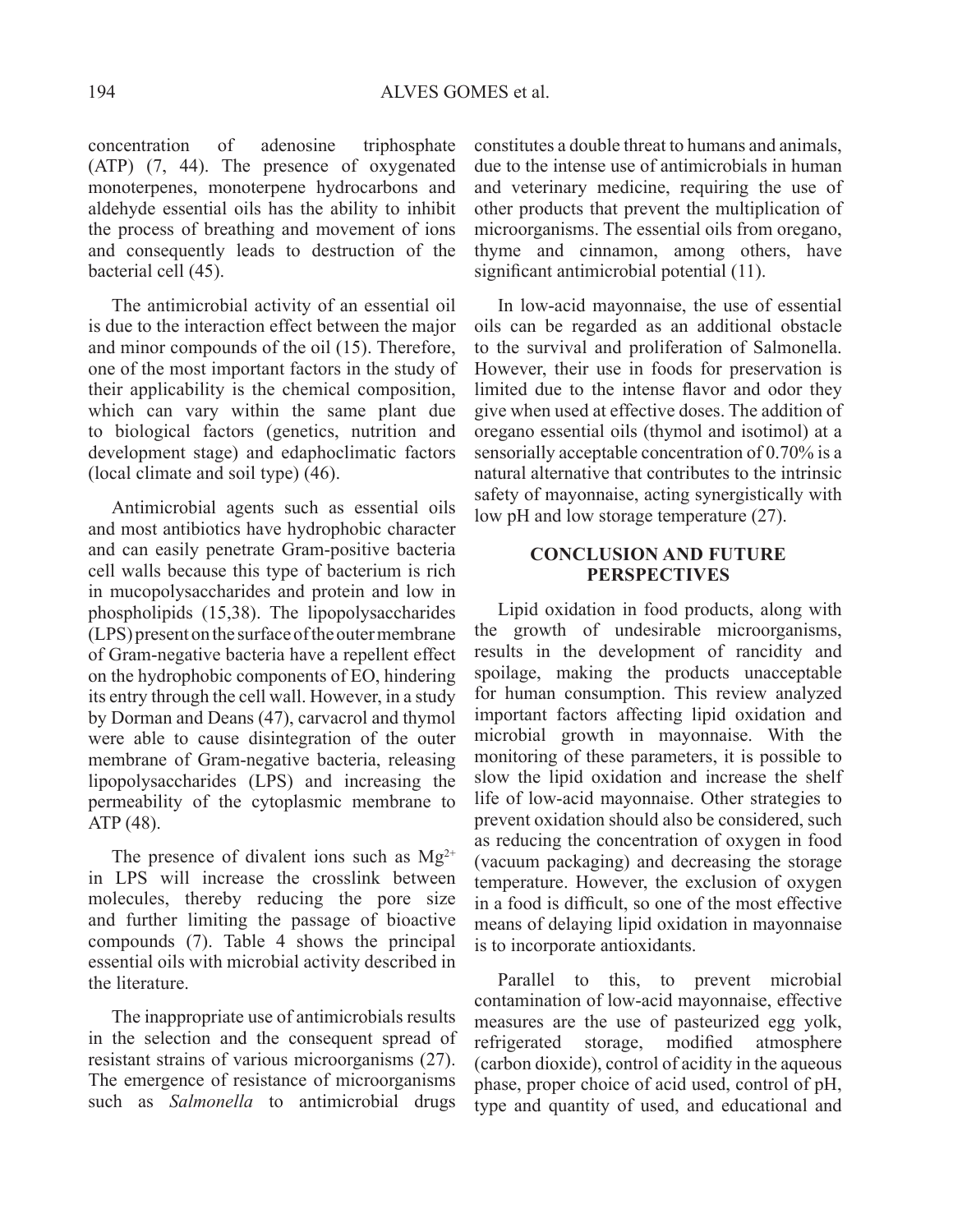| Common name<br>of the essential oil | Scientific name<br>of the plant source | Major<br>components                                                                                         | Composition<br>$(\%)$                        | References |
|-------------------------------------|----------------------------------------|-------------------------------------------------------------------------------------------------------------|----------------------------------------------|------------|
| Rosemary                            | Rosmarinus officinalis                 | 1,8-cineol<br>$\alpha$ -pinene<br>Acetate bornila<br>Camphor                                                | $3 - 89$<br>$2 - 25$<br>$0 - 17$<br>$2 - 14$ | 49         |
| Anise                               | Illicium verum                         | $(E)$ -anetol<br>Limonene<br>Methyl-chavicol<br>$\alpha$ -pinene                                            | 90.4<br>2.6<br>1.3<br>Traces                 | 46         |
| Cinnamon                            | Cinnamomum zeylandicum                 | Trans-cinnamaldehyde                                                                                        | 65                                           | 11,50      |
| Shin-sassafras                      | Ocotea<br>odorífera                    | Methyl eugenol<br>Safrole<br>Camphor<br>1,8-cineol                                                          | 81.2<br>10.6<br>5.87<br>0.64                 | 46         |
| Lemongrass                          | Cymbopogon<br>citratus                 | Citronelal limonene<br>mirceno                                                                              | $5 - 48$<br>$2 - 16$<br>$1 - 8$              | 51         |
| Coriander<br>(immature leaves)      | Coriandrum sativum                     | Linalool<br>E-2-decanal                                                                                     | 26<br>20                                     | 52         |
| Coriander (seeds)                   | Coriandrum sativum                     | Linalool                                                                                                    | 70                                           | 52         |
| Clove                               | Syzygium aromaticum                    | Eugenol<br>Acetate eugenila                                                                                 | 75-85<br>$8 - 15$                            | 53         |
| Mentrasto                           | Ageratum conyzoides                    | precocene<br>(E)-caryophyllene<br>$\beta$ -cubebeno,<br>$\alpha$ -humuleno                                  | 87<br>7.10<br>Traces<br>Traces               | 44         |
| Ho-Sho                              | Cinnamomum<br>camphora Ness            | Linalool<br>Caryophyllene Oxide<br>Linalool oxide (trans)<br>$\beta$ - caryphyllene<br>Oxide linalool (cis) | 91.98<br>2.11<br>1.51<br>1.43<br>1.36        | 39         |
| Oregano                             | Origanum vulgare                       | Carvacrol<br>Thimol<br>$\alpha$ -Terpinene<br>p-Cimene                                                      | 80<br>64<br>52<br>52                         | 9,46       |
| Long pepper                         | Piper hispidinervum                    | Safrole<br>$\alpha$ -terpinolene<br>3-carene                                                                | 82.4<br>13.38<br>1.30                        | 44         |
| Sage                                | Salvia officinalis L.                  | Camphor<br>1,8-cineool<br>$\beta$ -pinene<br>$\alpha$ -pinene                                               | $6 - 15$<br>$6 - 14$<br>$2 - 10$<br>$4 - 5$  | 54         |
| Thyme                               | Thymus vulgaris                        | Thimol<br>p- Cimene<br>$\alpha$ -Terpineno<br>Carvacrol                                                     | 10-64<br>10-56<br>$2 - 31$<br>$2 - 11$       | 55         |

## TABLE 4. Main essential oils with antimicrobial activity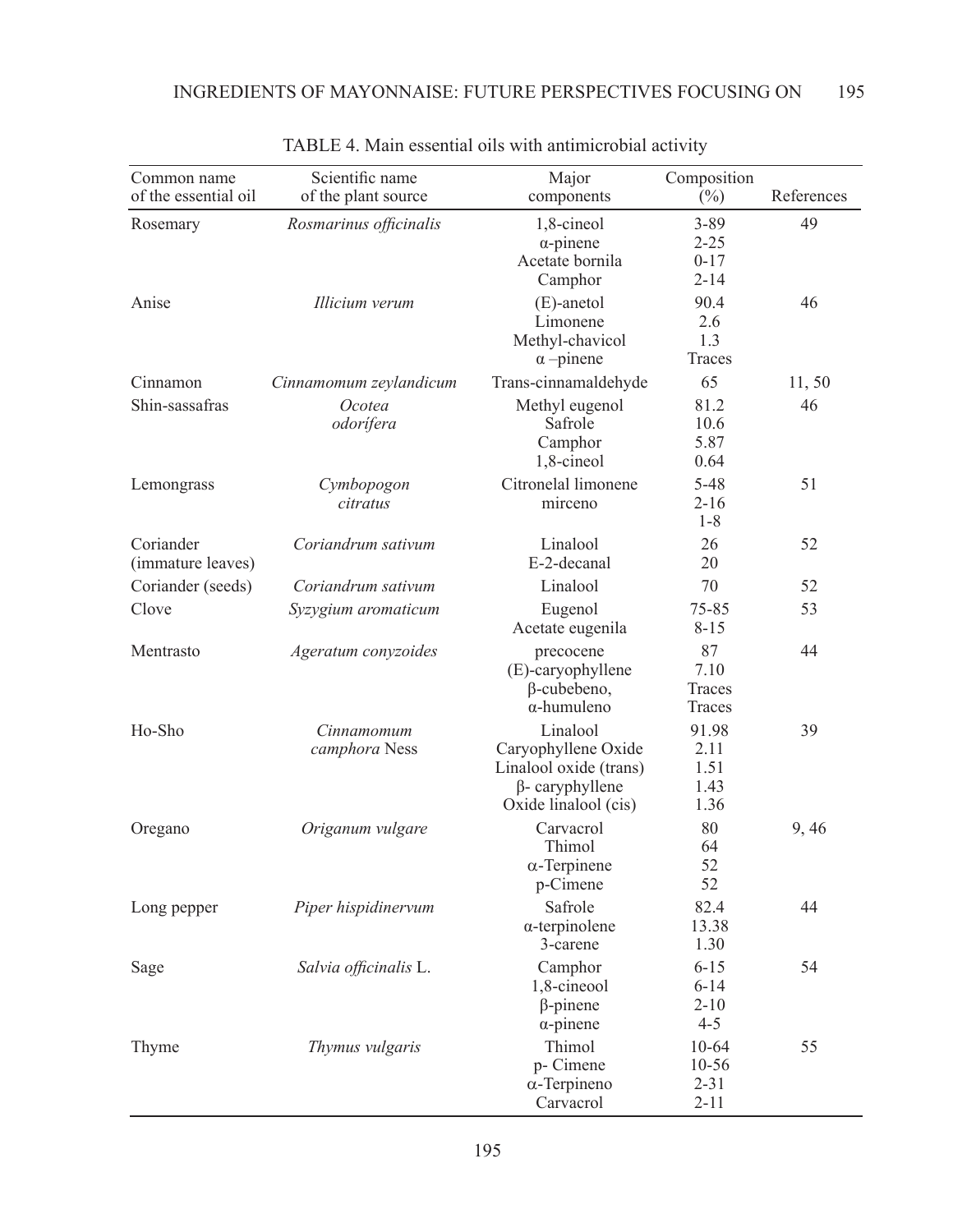informational measures directed to the preparation of the product, among others.

Similarly, the sale of mayonnaise at room temperature is an aspect that needs to be reviewed in Brazil by the National Health Surveillance Agency. Refrigeration would minimize the possible occurrence of contamination of egg yolks by *Salmonella*  spp..

The use of essential oils in phytotherapy is related to activities of secondary metabolites, which have antimicrobial, spasmolytic, antiviral and anti-carcinogenic activities, among others. In addition, many essential oils and isolated compounds of them have recently been recognized as powerful natural antioxidants, which could be used as potential substitutes for synthetic antioxidants.

In relation to conventional control methods employing synthetic antimicrobials and antioxidants with broad spectrum of action, the use of natural products such as essential oils stands out by showing good results.

As people become more concerned with their health, there is a global trend of using natural antioxidants and antimicrobials in food products. Several species can be used as sources of natural antioxidants and antimicrobials.

However, more studies need to be performed to evaluate the efficacy and safety of these products. In the particular case of mayonnaise, since contains a variety of different components, there is still a lack of knowledge about the influence of these components on the effectiveness of natural resources with antioxidant and antimicrobial activity. In addition, the elucidation of the mechanism of oxidation in mayonnaise and a better understanding of action and efficacy of such natural products with antioxidant and antimicrobial activity is of great technological importance to the food industry.

## **Acknowledgments**

We thank the Office for the Improvement of Higher Education Personnel (CAPES) of the Ministry of Education, the Rio de Janeiro State Research Foundation (FAPERJ) and Embrapa Food Technology for their financial support.

### **REFERENCES**

- 1. Gorji SG, Smyth HE, Sharma M, Fitzgerald M. Lipid oxidation in mayonnaise and the role of natural antioxidants: a review. Trends Food Sci Tech, 2016; 56: 88-102.
- 2. Kishk YFM, Elsheshetawy HE. Effect of ginger powder on the mayonnaise oxidative stability, rheological measurements, and sensory characteristics. Ann Agric Sci, 2013; 58 (2): 213- 220.
- 3. Mattia C, Balestra F, Sachetti G, Neri L, Mastrocola D, Pittia P. Physical and structural properties of extra-virgin olive oil based mayonnaise. Food Sci Technol-LEB, 2015; 62 (1): 764-770.
- 4. Elias SO, Tomasco PV, Alvarenga VO, Sant'ana AS, Tondo EC. Contributor factors for the occurrence of salmonellosis during preparation, storage and consumption of homemade mayonnaise salad. Food Res Int, 2015; 78: 266- 273.
- 5. Malheiros OS, De Paula CMD, Tondo EC. Cinética de crescimento de *Salmonella Enteritidis*  envolvida em surtos alimentares no RS: uma comparação com linhagens de outros sorovares. Ciênc e Tecnol de Aliment, 2007; 27 (4):751-755.
- 6. Masuchi MH, Celeghini RMS, Gonçalves LAG, Grimaldi R. Quantificação de TBHQ (Terc Butil Hidroquinona) e avaliação da estabilidade oxidativa em óleos de girassol comerciais. Quím Nova, 2008; 31 (5): 1053-1057.
- 7. Danneberg GS, Funck GD, Mattei FJ, Silva WP, Fiorentini, AM. Antimicrobial and antioxidant activity of essential oil from pink pepper tree (*Schinus terebinthifolius Raddi*) in vitro and in cheese experimentally contaminated with *Listeria monocytogenes*. Innov Food Sci and Emerg Tech, 2016; 36: 120-127.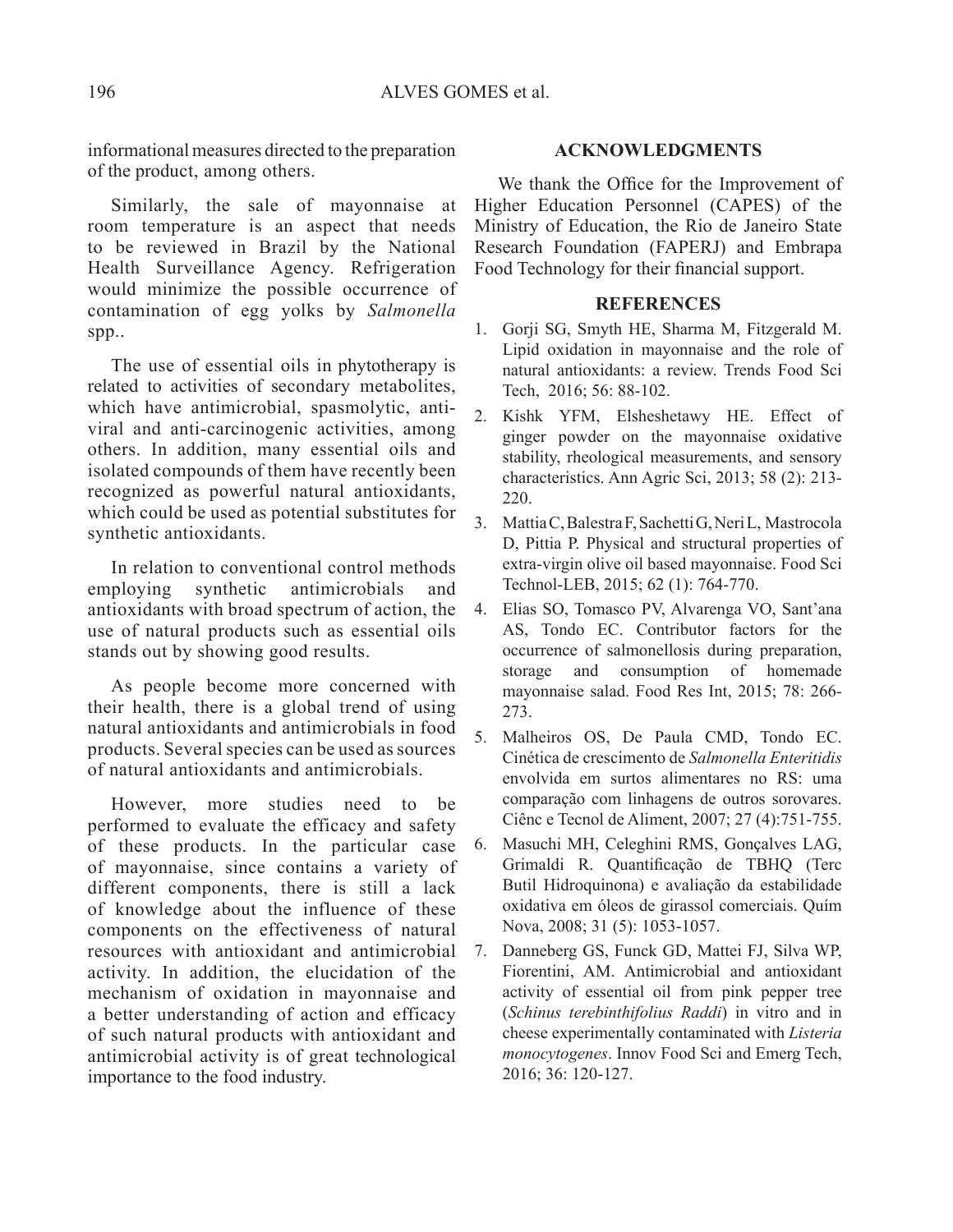- 8. Luca ANB, Koerich GMD. Perfil Epidemiológico dos Surtos de DTA Causados por *Salmonella* sp. em Santa Catarina, Brasil, Notificados no SINAN NET de 2006 A 2008. 2009. 20 f. Monografia (Especialização) - Curso de Especialização em Microbiologia, Departamento de Microbiologia, Pontifícia Universidade Católica do Paraná, Curitiba, 2009.
- 9. Elias SO. Modelagem dos Parâmetros Cinéticos de Multiplicação de *Salmonella Enteritidis* SE 86 em Maionese Caseira e Práticas de Preparo, Estocagem e Consumo desse Alimento no Rio Grande do Sul. 2014. 104 f. Dissertação (Mestrado) - Programa de Pós Graduação em Microbiologia Agrícola e do Ambiente, Universidade Federal do Rio Grande do Sul, Porto Alegre, 2014.
- 10. Nakatani N. Phenolic antioxidants from herbs and spices. Biofactors, 2000; 13: 141-146.
- 11. Santurio JM, Santurio DF, Pozzatti P, Moraes C, Franchini PR, Alves SH. Atividade antimicrobiana dos óleos essenciais de orégano, tomilho e canela frente à sorovares de *Salmonella* enterica de origem avícola, Ciênc Rural, 2007; 37 (3): 803- 808.
- 12. Bakkali F, Averbeck S, Averbeck D. Biological effects of essential oils – A review. Food Chem Toxicol, 2008; 46 (2): 446-475.
- 13. Amorati R, Foti MC, Valgimigli L. Antioxidant activity of essential oils. J Agric Food Chem, 2013; 61: 10835-10847.
- 14. Lahlou M. Methods to study the phytochemistry and bioactivity of essential oils. Phytother Res, 2004; 18: 435-448.
- 15. Bouchekrit M, Laouer H, Hajji M, Nasri M, Haroutounian SA, Akkal S. Essential oils from Elaeoselinum asclepium: Chemical composition, antimicrobial and antioxidant properties. Asian Pac J Trop Biomed, 2016; 6 (10): 851-857.
- 16. Bajpai VK, Baek KH, Kang SC. Control of Salmonella in foods by using essential oils: A review. Food Res Int, 2012; 45: 722-734.
- 17. Sánchez-Maldonado AF, Schieber A, Ganzle MG. Structure-function relationships of the antibacterial activity of phenolic acids and their metabolism by lactic acid bacteria, J Appl Microbiol, 2011; 111: 1176-1184.
- 18. Ramalho VC, Jorge N. Antioxidantes utilizados em óleos, gorduras e alimentos gordurosos. Quím Nova, 2006: 29 (40): 755- 760.
- 19. Boroski M, Giroux H, Sabik H, Petit HV, Visentainer JV, Pintro PTM, Britten NM. Use of oregano extract and oregano essential oil as antioxidants in functional dairy beverage formulations. Food Sci Technol-LEB, 2012; 47: 167-174.
- 20. Robles-Ramírez MC, Monterrubio-López R, Mora-Escobedo R, Beltrán-Orozco MC. Evaluation of extracts from potato and tomato wastes as natural antioxidant additives. Arch Latinoam Nutr, 2016; 66 (1): 66-73.
- 21. Jaeger J. Produção de Maionese. 2012. 160 f. Trabalho de Conclusão de Curso (Engenharia Química) - Curso de Ciências Tecnológicas, Universidade Regional de Blumenau, Blumenau, 2012.
- 22. Amin MHH, Elbeltagy AE, Mustafa M, Khalil AH. Development of low fat mayonnaise containing different types and levels of hydrocolloid gum. J Agroaliment Proc Technol, 2014; 20 (1): 54-63.
- 23. Brasil. MINISTÉRIO DA SAÚDE. AGÊNCIA NACIONAL DE VIGILÂNCIA SANITÁRIA. Resolução nº 276, de 22 de setembro de 2005. Aprova o Regulamento Técnico para Especiarias, Temperos e Molhos. Diário Oficial [da República Federativa do Brasil], Brasília, DF, 22 de setembro de 2005.
- 24. Food and Drug Administration. CFR Code of Federal Regulations Title 21, PART 169 -FOOD DRESSINGS AND FLAVORING. Subpart B-Requirements for Specific Standardized Food Dressings and Flavorings. Sec. 169.140 Mayonnaise, 1993.
- 25. Silva JPL, Souza EF, Modesta RCD, Gomes IA, Silva OF, Franco BDGM. Antibacterial activity of nisin, oregano essential oil, EDTA, and their combination against *Salmonella Enteritidis* for application in mayonnaise. Vigil Sanit Debate, 2016; 4 (1): 83-91.
- 26. Rodrigues ML. Azeite de pequi: efeito do aquecimento em temperatura de fritura e utilização como ingrediente na formulação de maionese. 2011. 94 p. Dissertação (Mestrado) -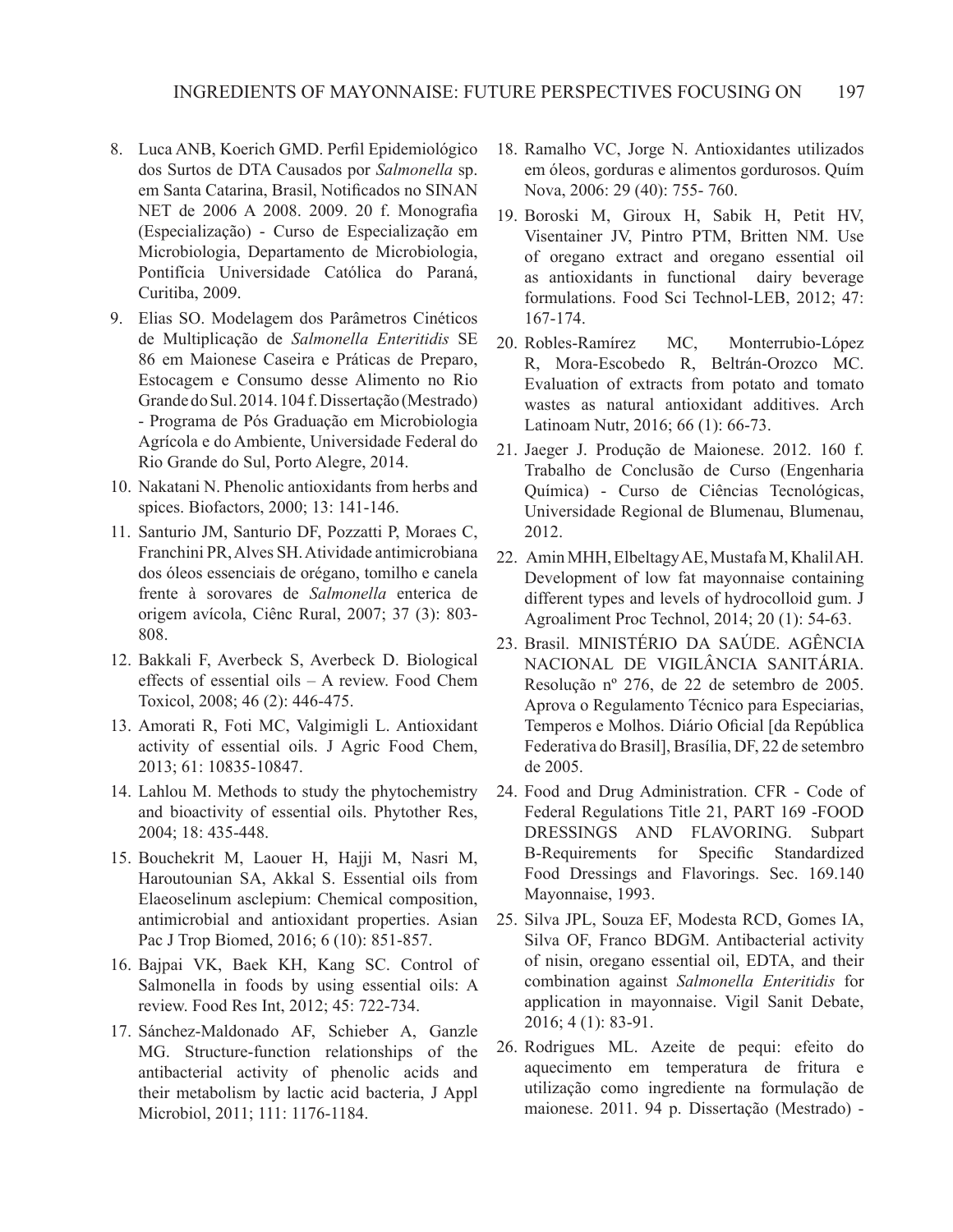Escola de Agronomia e Engenharia de Alimentos da Universidade Federal de Goiás, Goiás, 2011.

- 27. Téo CRPA, Oliveira TCRM. *Salmonella* spp.: O ovo como veículo de transmissão e as implicações da resistência antimicrobiana para a saúde pública. Cienc Agrar, 2005; 26 (2): 195-210.
- 28. Gole VC, Roberts JR, Sexton M, May D, Kiermeier A, Chousalkar KK. Effect of egg washing and correlation between cuticle and egg penetration by various *Salmonella* strains. Int J Food Microbiol, 2014; 18: 182–183.
- 29. Jay JM. Modern Food Microbiology, 2000. 6 ed. Local de publicação: Aspen Publishers, 625 p.
- 30. Araújo JMA. Química de Alimentos: Teoria e Prática, 1995. Viçosa-MG: Imprensa Universitária, 355p.
- 31. Martin G. Comportamento de *Salmonella* em ovo em pó em função da Atividade de água (Aa) e do binômio Tempo x Temperatura de armazenamento. 2005. 81 p. Dissertação (Mestrado). Departamento de Alimentos e Nutrição Experimental, Faculdade de Ciências Farmacêuticas da Universidade de São Paulo, São Paulo, 2005.
- 32. Mattos DA, Araújo ES, Aragão SF, Fook SML, Vieira KVM, Meira CMBS, Santiago AM. Qualidade dos grãos de milho utilizados em uma indústria alimentícia de Campina Grande - PB, no período de 2004-2005. Rev Bras Toxicol, 2009; 22 (1-2): 34-41.
- 33. Ditchfield C. Estudo dos métodos para medida da atividade de água. 2000. 195 p. Dissertação (Mestrado). Escola Politécnica, Universidade de São Paulo, São Paulo, 2000.
- 34. Depree JA, Savage GP. Physical and flavour stability of mayonnaise. Trends Food Sci Tech, 2001; 12 (5): 157-163
- 35. acobsen C, Timm M, Meyer AS. Oxidation in fish oil enriched mayonnaise: Ascorbic acid and low pH increase oxidative deterioration. J Agric Food Chem, 2001; 49 (8): 3947-3956.
- 36. Embuscado ME. Spices and herbs: Natural sources of antioxidants – a mini review. J Funct Foods, 2005; 18: 1-10.
- 37. Kulisic T, Radonic A, Milos M. Inhibition of lard oxidation by fractions of different essential oils.

Grasas Aceites, 2005; 56: 284-291.

- 38. Cansian RL, Mossi AJ, Oliveira D, Toniazzo G, Treichel H, Paroul N, Astolf V, Serafini LA. Atividade antimicrobiana e antioxidante do óleo essencial de ho-sho (*Cinnamomum camphora* Ness e Eberm Var. *Linaloolifera fujita*). Rev Ciênc Tecnol, 2010; 30 (2): 378-384.
- 39. Lagouri V, Boskou D. Nutrient antioxidants in oregano. Int J Food Sci Nutr, 1996; 47: 493-497.
- 40. Roesler R, Malta LG, Carrasco LC, Holanda RH, Sousa CAS, Pastore GM. Atividade antioxidante de frutas do cerrado. Ciênc Tecnol Aliment, 2007; 27 (1): 53-60.
- 41. Mimica-Dukic N, Bozin B, Sokovic M.; Simin M. Antimicrobial and antioxidant of *Melissa officinalis* L. (Laminaceae) essential oil. J Agric Food Chem, 2004; 52 (9): 2485-2489.
- 42. Vicentino ARR, Menezes FS. Atividade antioxidante de tinturas vegetais, vendidas em farmácias com manipulação e indicadas para diversos tipos de doenças pela metodologia de DPPH. Rev Bras Farmacogn, 2007; 17 (3): 384- 387.
- 43. Bozin B, Mimica-Dukic N, Simin N, Anackov G. Characterization of the volatile composition of essential oils of some Lamiaceae spices and the animicrobial and antioxidant activities of the entire oils. J Agric Food Chem, 2006; 54 (5): 1822-1828.
- 44. Calo JR, Crandall PG, O'Bryan CA, Ricke SC. Essential oils as antimicrobials in food systems – A review. Food Control, 2015; 54: 111-119.
- 45. Hajji M, Masmoudi O, Souissi N, Triki Y, Kammoun S, Nasri M. Chemical composition, angiotensin I-converting enzyme (ACE) inhibitory, antioxidant and antimicrobial activities of the essential oil from *Periploca laevigata* root barks. Food Chem, 2010; 121 (3): 724-731.
- 46. Lima RK, Cardoso MG, Moraes JC, Carvalho SM, Melo BA, Vieira SS. Composição química e toxicidade de óleos essenciais para o pulgãoverde *Schizaphis graminum* (Rondani, 1852). Arq Inst Biol, 2014; 81 (1): 22-29.
- 47. Dorman HJD, Deans SG. Antimicrobial agents from plants, antibacterial activity of plant volatile